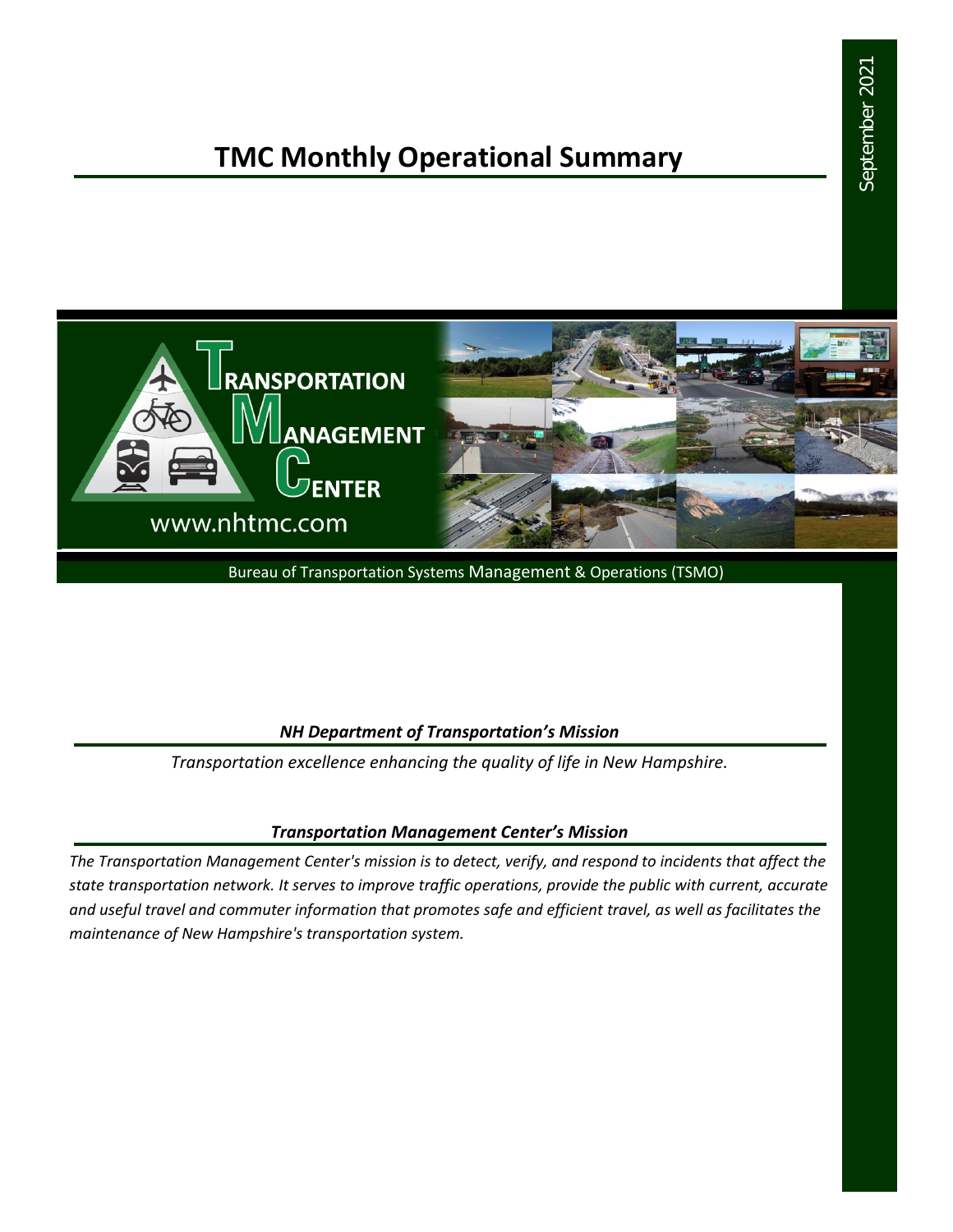September 2021 September 2021

### **New Hampshire Transportation Management Center Coverage Areas by District**

The State of New Hampshire is divided into six Districts and the New Hampshire Turnpike System comprising of approximately 9,266 lane miles.

# **Permanent ITS Equipment List**

| <b>Closed-Circuit Television (CCTV) Cameras</b>                                                                                                                                                 | 2020 Total      | 2021 Total     |  |
|-------------------------------------------------------------------------------------------------------------------------------------------------------------------------------------------------|-----------------|----------------|--|
| CCTV cameras are used to pinpoint and<br>monitor traffic events so that information<br>can be disseminated quickly and<br>accurately.                                                           | 119             | 143            |  |
| <b>Dynamic Message Signs (DMS)</b>                                                                                                                                                              |                 |                |  |
| DMS aid in sending messages to motorists<br>to inform them of traffic events that may                                                                                                           | 56<br>$16^{1}$  | 57<br>$16^{1}$ |  |
| be impacting their route ahead.<br><sup>1</sup> Additional DMS that TSMO uses during the winter<br>season.<br><sup>2</sup> TSMO is responsible for an additional ~20 DMS for the<br>department. | 20 <sup>2</sup> | $20^{2}$       |  |
| <b>Road Weather Information System</b><br>(RWIS)                                                                                                                                                |                 |                |  |
| A RWIS collects and displays data from a<br>network of pavement and atmospheric<br>sensors to provide site-specific weather<br>and pavement surface condition<br>information.                   | 25              | 37             |  |
| Variable Speed Limit Sign (VSL)                                                                                                                                                                 |                 |                |  |
| VSL are speed limits that change based on<br>road, traffic, and weather conditions.                                                                                                             | 18              | 23             |  |
| <b>Motor Vehicle Detection System (MVDS)</b>                                                                                                                                                    |                 |                |  |
| MVDS are sensors that collect speed and<br>volume data.                                                                                                                                         | 19              | 39             |  |

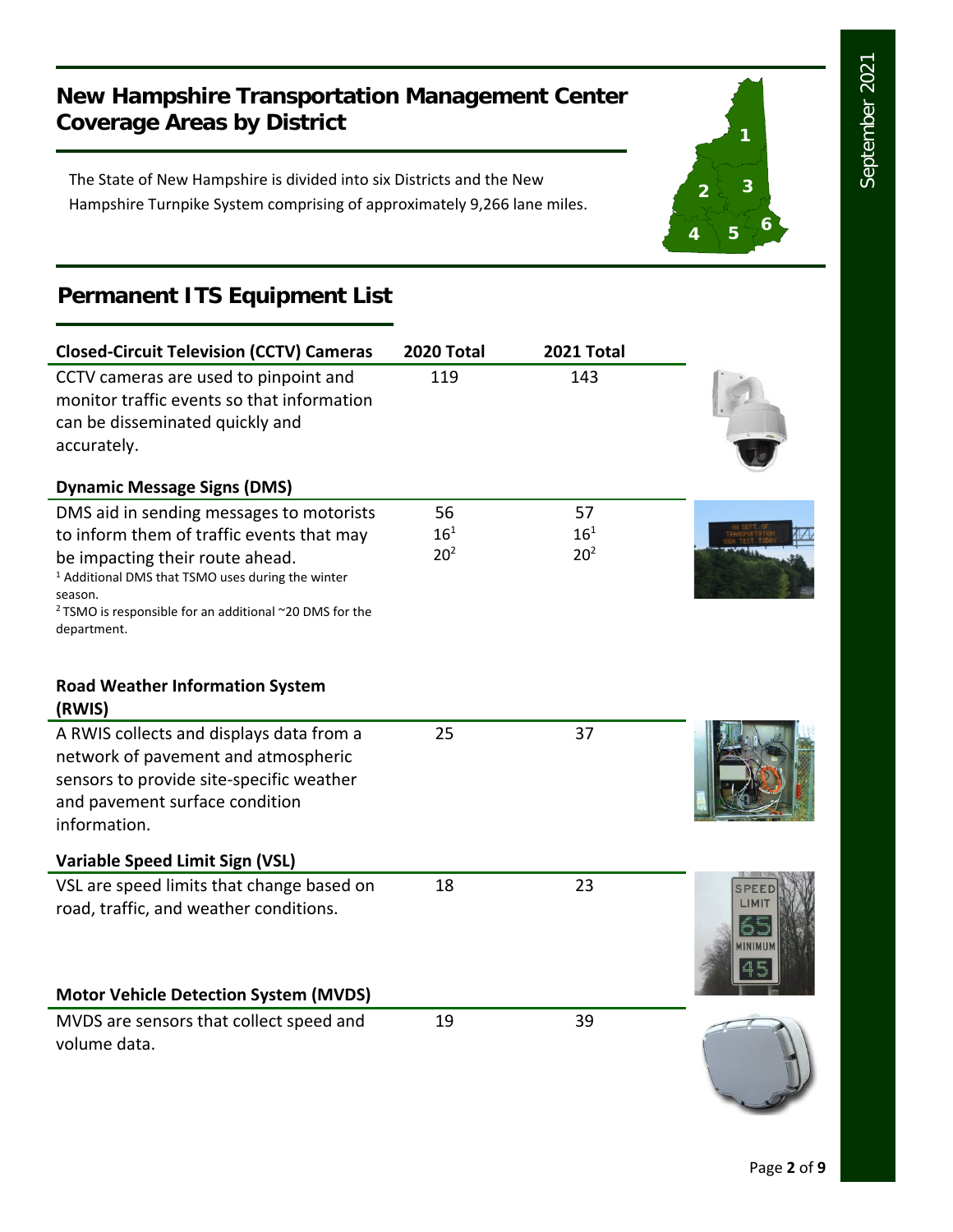|                                           | <b>Current Month</b>                 | 2021 Total |  |
|-------------------------------------------|--------------------------------------|------------|--|
| <b>Unplanned Incidents</b>                | <b>Total Unplanned Incidents</b>     |            |  |
| Operators log information about each      | 104                                  | 1,182      |  |
| unplanned incident including date/time,   |                                      |            |  |
| location, traffic impact, and duration.   |                                      |            |  |
|                                           |                                      |            |  |
| <b>Planned Incidents</b>                  | <b>Total Planned Incidents</b>       |            |  |
| Operators log information about each      | 406                                  | 3,034      |  |
| planned incident including date/time,     |                                      |            |  |
| location, traffic impact, and duration.   |                                      |            |  |
| <b>Communication</b>                      | <b>Total Calls</b>                   |            |  |
| Operators log all incoming and outgoing   | 3,871                                | 37,249     |  |
| control room communications, engaging     |                                      |            |  |
| various incident responders and           |                                      |            |  |
| stakeholders.                             |                                      |            |  |
|                                           |                                      |            |  |
| <b>Work Zones Communication</b>           | <b>Total Construction Calls</b>      |            |  |
| Construction related activities or        | 2,052                                | 16,234     |  |
| communication that's outside of planned   |                                      |            |  |
| incidents.                                |                                      |            |  |
| <b>DMS Messages</b>                       | <b>Total Messages</b>                |            |  |
| All changes to DMS are logged and         | 17,663                               | 146,411    |  |
| reviewed.                                 |                                      |            |  |
|                                           |                                      |            |  |
| <b>Public Outreach</b>                    | <b>Total NHTMC.com Webpage Users</b> |            |  |
| Operators use Twitter and nhtmc.com to    | 1,233                                | 12,683     |  |
| inform motorists about traffic events and |                                      |            |  |
| other road related information.           |                                      |            |  |
| <b>Storm Desk Activations</b>             | <b>Total Storm Desk Activations</b>  |            |  |
| The TSMO Storm Desk is activated during   | $\mathbf{1}$                         | 1          |  |
| storm events. The Storm Desk is utilized  |                                      |            |  |
| as a single point of contact to           |                                      |            |  |
| stakeholders.                             |                                      |            |  |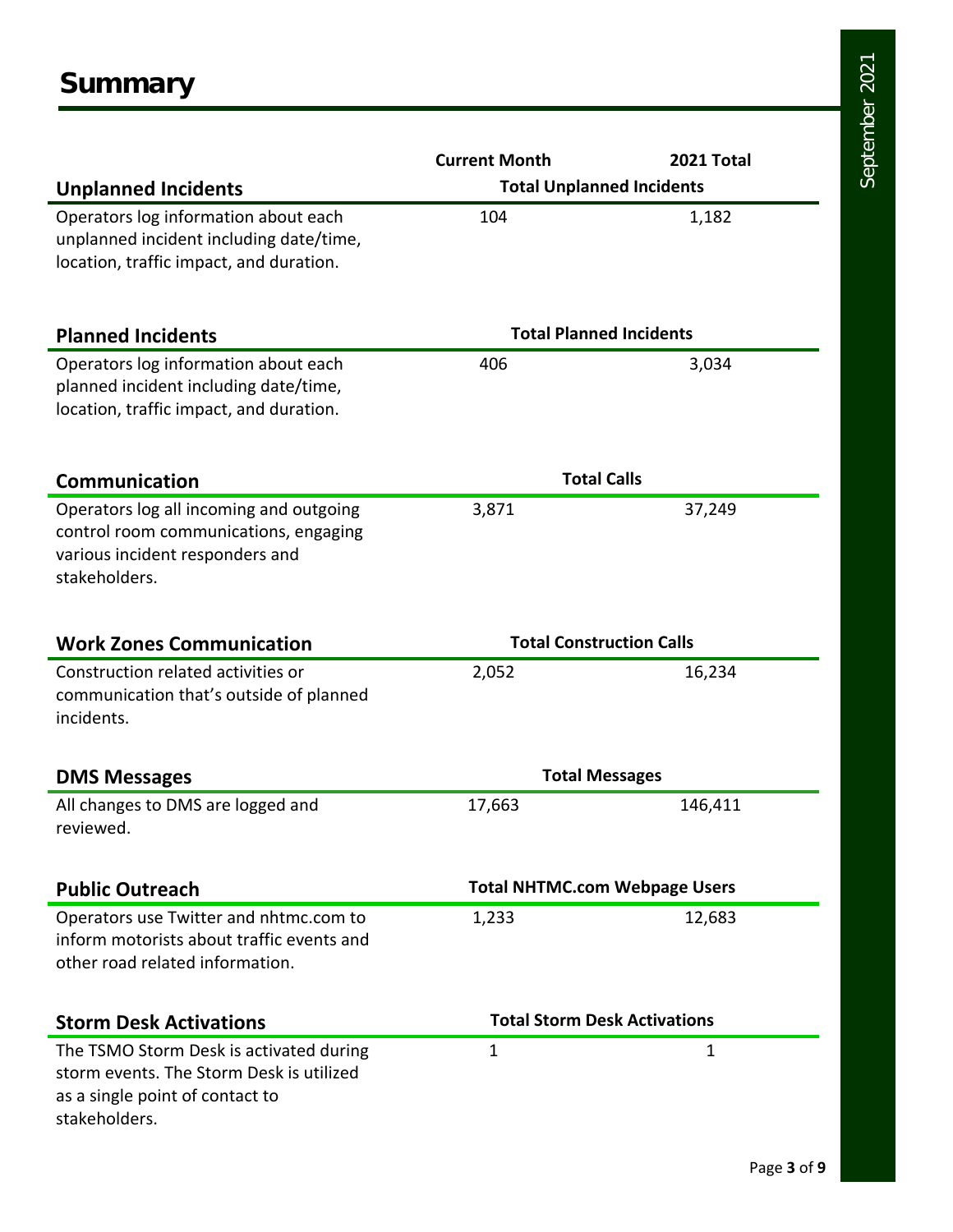# **Unplanned Incidents**



Increased staffing within the TMC is necessary during normal business hours to better facilitate daily operations while also managing unplanned incidents. Incidents are tracked by the time at which the operators are notified of the start of the event.

### **Current Month - Incidents by Type**



This graph shows the type of incident totals for the month.

### **Types of Incidents:**

**No Closure:** No lane closures occurred during the incident. **Partial Closure**: Only a part of the roadway was closed. **Full Closure**: All lanes were closed during the incident.

No Closure Partial Closure Full Closure

### **Current Month - Incident Duration Current Month - Incident by Road**

This graph shows the duration history of incidents.



This graph shows which type of roadway the incidents occurred on.

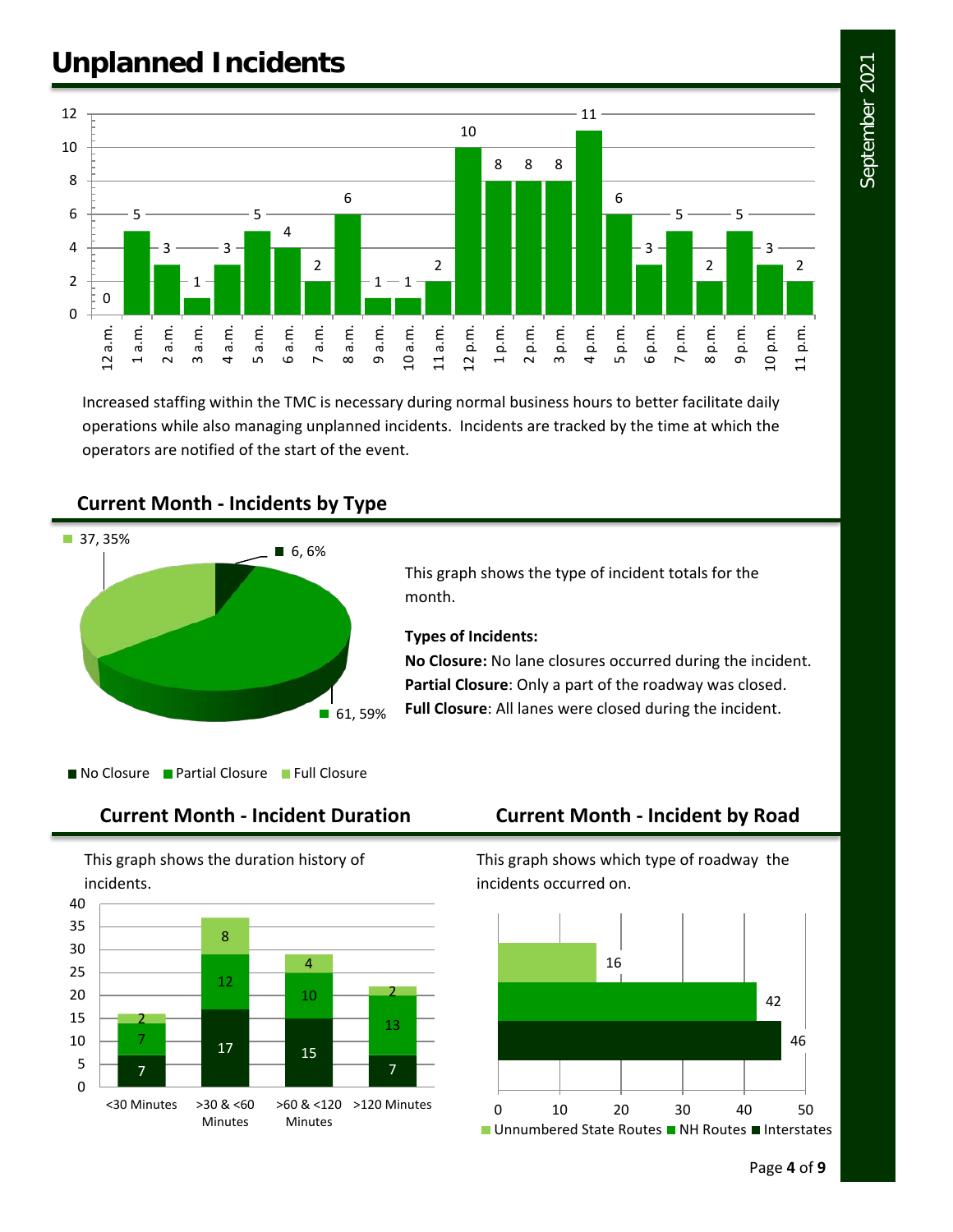# **Planned Events**



Additional staffing within the TMC is necessary during peak hours to meet the demands of daily planned operations. Planned Events are tracked by the time at which the operators are notified of the start of the event.



### **Current Month - Incidents by Type**

■ Construction (Partial Closure) Construction (Full Closure) ■ Bridge Maintenance (Partial Closure) ■ Bridge Maintenance (Full Closure) ■ Road Maintenance (Partial Closure) ■ Road Maintenance (Full Closure) **Other** 

- 
- 
- 

### **Current Month - Incident Duration Current Month - Incident by Road**

This graph shows the duration history of incidents.



partial closure or full closure.

This graph shows the type of incident totals

Planned Events that impact the roadway, shoulder, or a ramp include events such as construction, bridge maintenance, or road maintenance. Each type could result in a

for the month.

This graph shows which type of roadway the incidents occurred on.

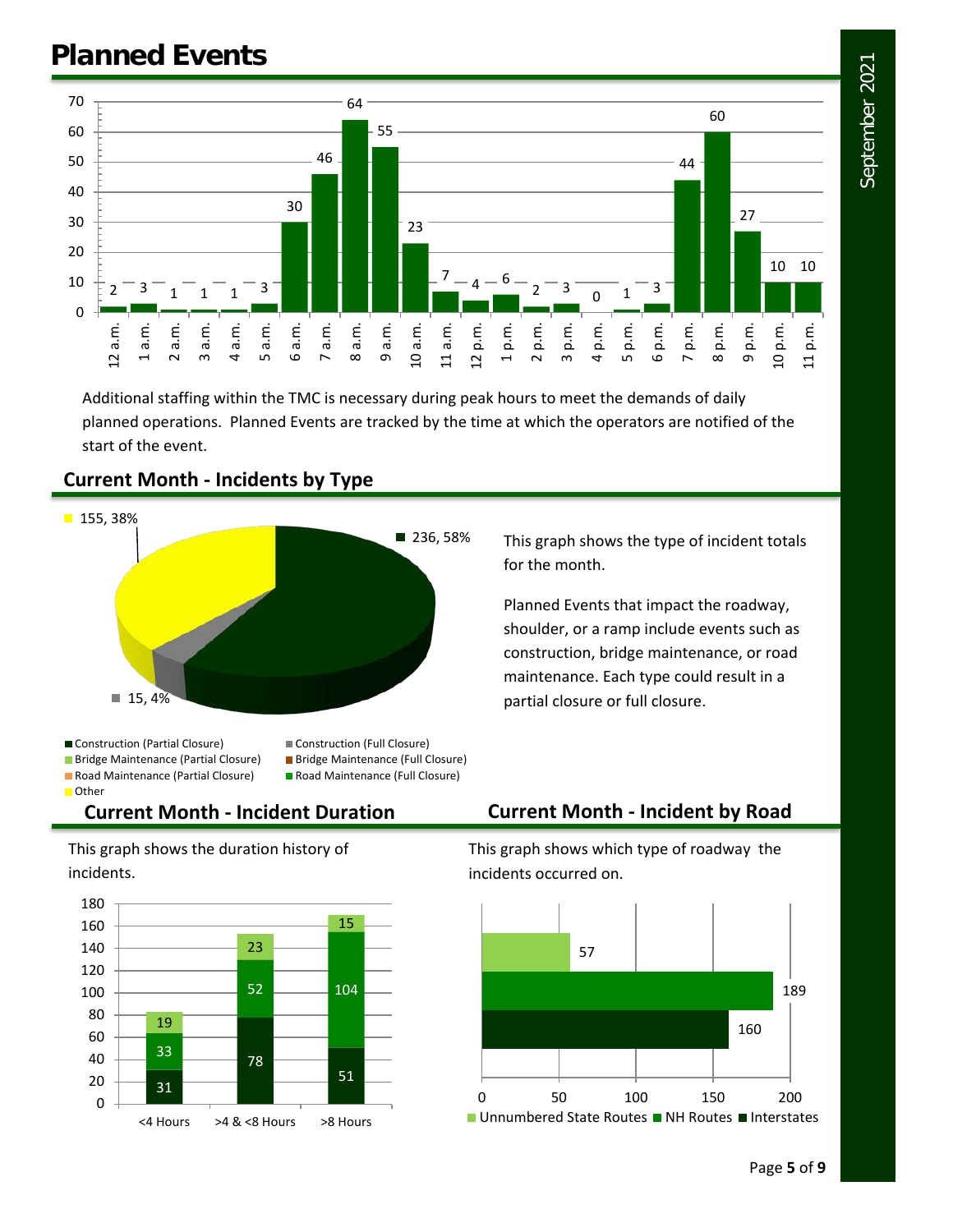### **Current Month - Calls by Type**

Dispatchers receive different types of calls throughout the day. They log the type of call and review this information monthly.



### **Log Entries by Type**

This graph shows the amount of log entries by type that TMC Operators have entered into the Compass ATMS for the current month.

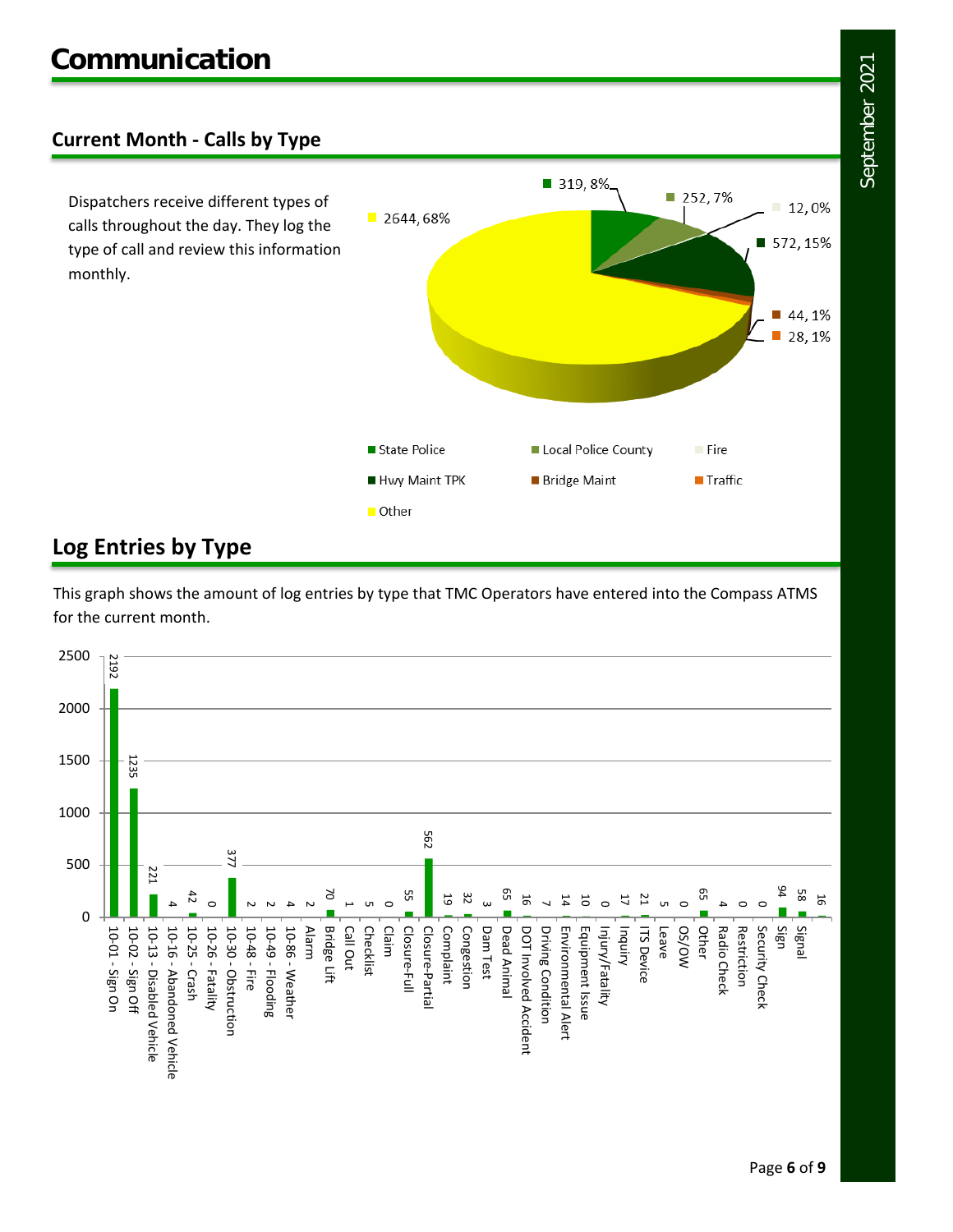This graph shows the different types of construction related calls that dispatchers received.



### **Current Month – Construction Calls Incidents Occurring in Work Zones**

This graph shows the total number of incidents reported on Work Zone Crash Reports from the Bureau of Construction.



### **Incidents Occurring in Work Zones by Location**



The graph to the left shows the incidents occurring in work zones by district for the current month and for the current year.

The map to the right shows the current year total for incidents occurring in work zones by district.



Page **7** of **9**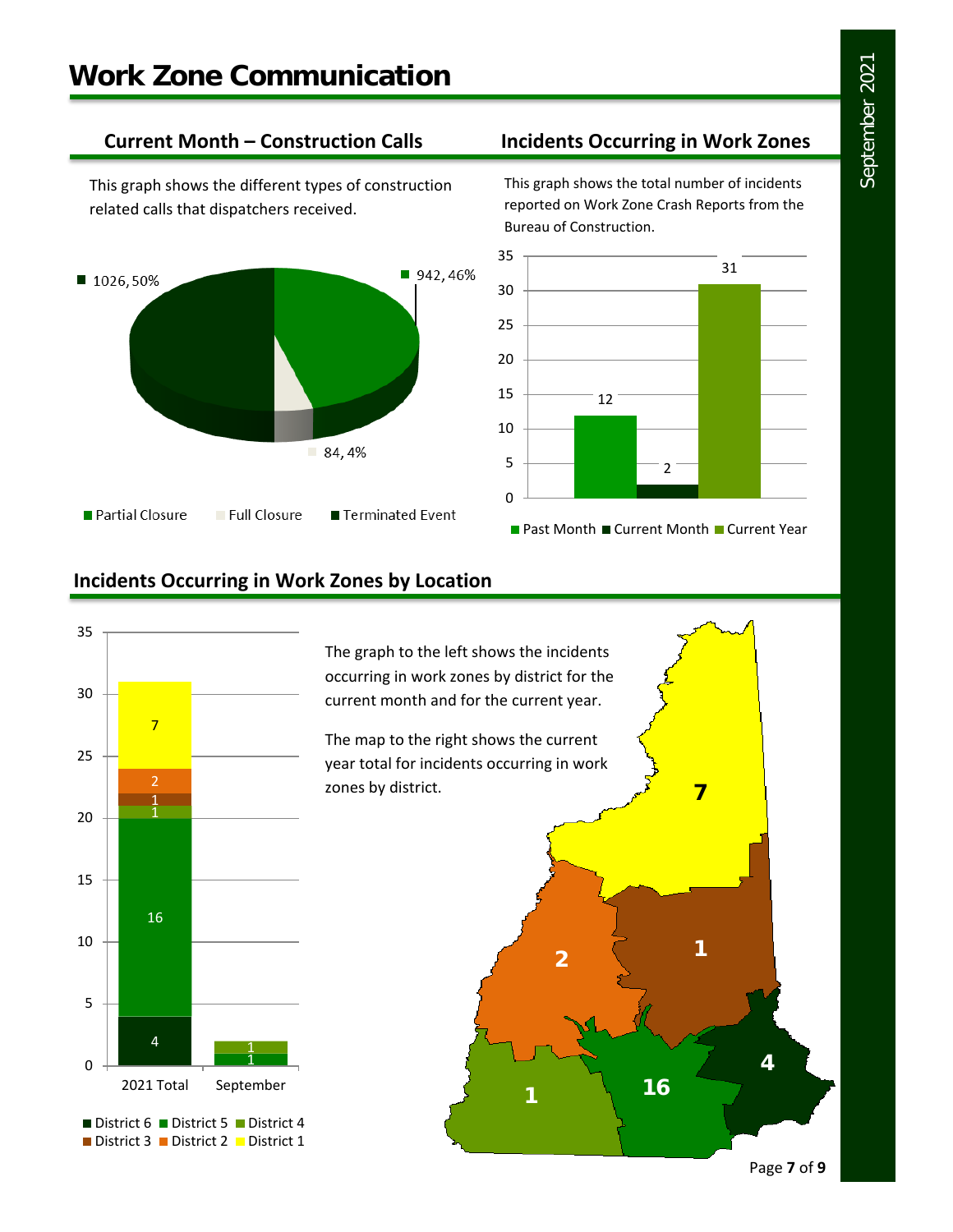# **DMS Messages**





This graph shows the type of message that were relayed to the public by being displayed on the DMS.

This graph shows the total messages that were posted to DMS for the year so far.

### **Current Month - Total Messages Posted by Board**

| 101 E 52.8 FSV5               | 29  | 93 S 31.9 PSVT - SWZ - M07    | 63             | 1-91 N VT 69.1 PSVT - SWZ - M06 | 789   |
|-------------------------------|-----|-------------------------------|----------------|---------------------------------|-------|
| 101E 114.8 FSV6               | 222 | 93 S 5.2 VSL D5               | 25             | ST N 1.0 FSAT                   | 207   |
| 101E 130 FSA6                 | 5   | 93 S EX 9 On-Ramp - SWZ - M09 | 29             | ST N 4.4 FSST                   | 17    |
| 101W 102.6 FSV5               | 19  | 93 SM 2.2 VSL D 5             | 24             | <b>ST S 24.4 FSVT</b>           | 256   |
| 101W 128 PSV6                 | 30  | 93 SM 5.2 VSL D5              | 26             | ST S 3.4 FSDT                   | 3,478 |
| <b>293N 8.8 FSPT</b>          | 781 | 93N 16.0 VSL D5               | 24             | ST S 7.8 FSAT                   | 2,834 |
| 293S 1.4 FSD5                 | 35  | 93N 16.0 VSL D5 Median        | 26             | <b>WA W 0.5 FSST</b>            | 10    |
| 293S 4.8 FSDT                 | 42  | 93N 23.4 FSD5                 | 820            |                                 |       |
| 393 W 1.9 PSV5                | 11  | 93N 26.8 PSVT                 | 84             |                                 |       |
| 4 W 98.9 FSS6                 | 10  | 93N 32.9 FSST                 | 27             |                                 |       |
| 4E 92.4 FSS6                  | 13  | 93N 36.2 FSVT                 | 35             |                                 |       |
| <b>4E 98 FSA6</b>             | 25  | 93N 57.6 FSS3                 | 16             |                                 |       |
| 89 N 56.8 PSVT - SWZ - M01    | 40  | 93N 76.4 FSV3                 | 19             |                                 |       |
| 89 N 57.2 PSVT - SWZ - M02    | 119 | 93N 82.6 FSV3                 | 24             |                                 |       |
| 89 N 59.8 PSVT - SWZ - M03    | 393 | 93N 99.6 FSA3                 | 44             |                                 |       |
| 89 S VT 0.9 PSVT - SWZ - M05  | 789 | 93S 117.6 FSA1                | 17             |                                 |       |
| 89N 1.8 FSV5                  | 186 | 93S 122.2 FSV1                | 2              |                                 |       |
| 89N 18.4 FSV5                 | 18  | 93S 23.4 FSD5                 | 149            |                                 |       |
| 89N 35.5 FSV2                 | 20  | 93S 27.8 FSDT                 | 398            |                                 |       |
| 89N 54.9 FSS2                 | 13  | 93S 30.3 PSVT                 | 105            |                                 |       |
| 89S 10.8 FSV5                 | 337 | 93S 32.4 FSVT                 | 17             |                                 |       |
| 89S 3.4 FSV5                  | 980 | 93S 36.5 FSST                 | 17             |                                 |       |
| 89S 55.0 PSV2                 | 10  | 93S 39.0 FSV5                 | 33             |                                 |       |
| 89S 57.7 FSS2                 | 6   | 93S 43.3 PSV5                 | 10             |                                 |       |
| 91 VT S 70.6 PSVT - SWZ - M04 | 725 | 93S 48.0 FSV5                 | 25             |                                 |       |
| 93 N 0.5 FSDT                 | 172 | 93S 68.8 FSV3                 | 18             |                                 |       |
| 93 N 2.35 VSL D 5             | 24  | 93S 7.2 FSD5                  | 93             |                                 |       |
| 93 N 3.8 VSL D5               | 25  | 93S 85.4 FSV3                 | 19             |                                 |       |
| 93 N 6.6 VSL D5               | 24  | 95N 0.4 FSVT                  | 404            |                                 |       |
| 93 N 7.5 FSD5                 | 189 | 95N 13.0 FSVT                 | 60             |                                 |       |
| 93 N EX 9 On-Ramp - SWZ - M08 | 28  | 95N 14.8 FSDT                 | 83             |                                 |       |
| 93 NM 2.35 VSL D 5            | 24  | <b>95N 3.0 FSDT</b>           | 459            |                                 |       |
| 93 NM 3.8 VSL D5              | 25  | 95N 4.8 PSVT                  | 90             |                                 |       |
| 93 NM 6.6 VSL D5              | 26  | 95S 15.4 FSDT                 | 508            |                                 |       |
| 93 S 2.2 VSL D 5              | 24  | 95S 3.4 FSPT                  | 17             |                                 |       |
| 93 S 22.6 PSVT - SWZ - M06    | 31  | <b>95S 7.2 PSVT</b>           | 96             |                                 |       |
| 93 S 23.3 PSVT - SWZ - M05    | 28  | 95S 7.6 FSDT                  | 230            |                                 |       |
| 93 S 25.1 PSVT - SWZ - M04    | 16  | FEE N 1.2 FSVT                | 24             |                                 |       |
| 93 S 25.6 PSVT - SWZ - M03    | 266 | FEE N 18.8 FSVT               | 16             |                                 |       |
| 93 S 26.4 PSVT - SWZ - M02    | 88  | FEE S 3.8 FSDT                | 24             |                                 |       |
| 93 S 27.4 PSVT - SWZ - M01    | 22  | FEE S 8.6 FSPT                | $\overline{2}$ |                                 |       |